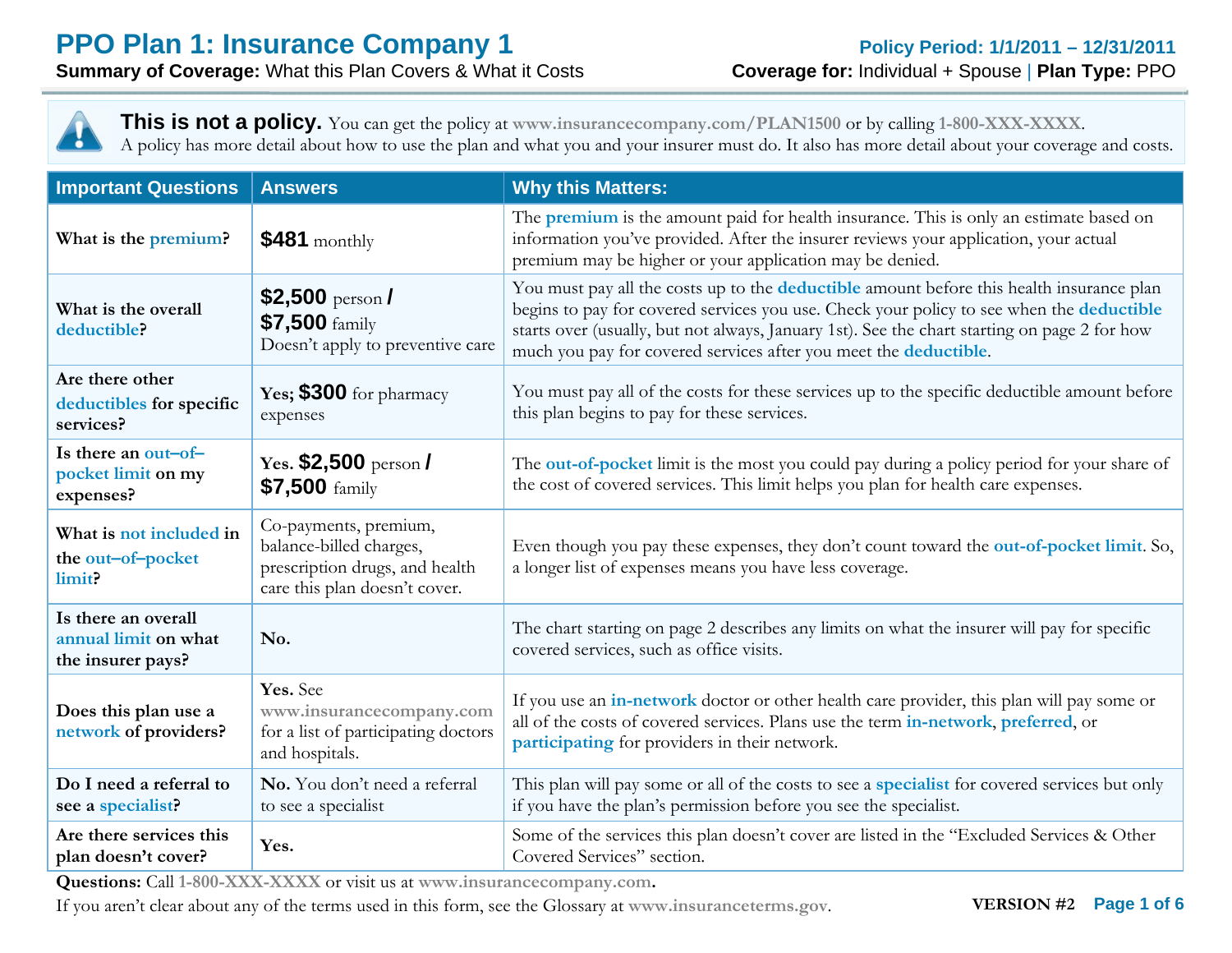0

0 **Co-payments** are fixed dollar amounts (for example, \$15) you pay for covered health care, usually when you receive the service.

- **Co-insurance** is *your* share of the costs of a covered service, calculated as a percent of the **allowed amount** for the service. You pay this plus any deductible amounts you owe under this health insurance plan. For example, if the health plan's allowed amount for an overnight hospital stay is \$1,000 and you've met your deductible, your co-insurance payment of 20% would be \$200. If you haven't met any of the deductible and it's at least \$1,000, you would pay the full cost of the hospital stay.
- The plan's payment for covered services is based on the **allowed amount**. If an **out-of-network provider** charges more than the allowed amount, you may have to pay the difference. For example, if an out-of-network hospital charges \$1,500 for an overnight stay and the allowed amount is \$1,000, you may have to pay the \$500 difference. (This is called **balance billing**.)
- $\bullet$ This plan may encourage you to use participating **providers** by charging you lower deductibles, co-payments and co-insurance amounts.

|                                                                                   |                                                  | Your cost if you use a                                     |                                                            | <b>Limitations &amp; Exceptions</b>                                                                  |
|-----------------------------------------------------------------------------------|--------------------------------------------------|------------------------------------------------------------|------------------------------------------------------------|------------------------------------------------------------------------------------------------------|
| <b>Common</b><br><b>Medical Event</b>                                             | <b>Services You May Need</b>                     | <b>Participating</b><br><b>Provider</b>                    | Non-<br><b>Participating</b><br><b>Provider</b>            |                                                                                                      |
|                                                                                   | Primary care visit to treat an injury or illness | $$35 co-pay/visit$                                         | 40% co-insurance                                           | -none-                                                                                               |
| If you visit a health                                                             | Specialist visit                                 | $$50 co-pay/visit$                                         | 40% co-insurance                                           | -none-                                                                                               |
| care provider's office<br>or clinic                                               | Other practitioner office visit                  | $20\%$ co-insurance<br>for chiropractor<br>and acupuncture | $40\%$ co-insurance<br>for chiropractor<br>and acupuncture | -none                                                                                                |
|                                                                                   | Preventive care/screening/immunization           | \$0                                                        | 40% co-insurance                                           |                                                                                                      |
|                                                                                   | Diagnostic test (x-ray, blood work)              | $0\%$ co-insurance                                         | 40% co-insurance                                           | -none-                                                                                               |
| If you have a test                                                                | Imaging (CT/PET scans, MRIs)                     | $0\%$ co-insurance                                         | 40% co-insurance                                           | -none                                                                                                |
| If you need drugs to<br>treat your illness or                                     | Generic drugs                                    | $$10$ co-pay (retail);<br>\$10 co-pay (mail<br>order)      | 40% co-insurance                                           | Covers up to a 30-day supply (retail<br>prescription); 31-90 day supply (mail<br>order prescription) |
| condition<br>More information                                                     | Preferred brand drugs                            | 20% co-insurance<br>(retail and mail<br>order)             | 40% co-insurance                                           | -none-                                                                                               |
| about drug coverage is<br>at<br>www.insurancecompa<br><u>ny.com/prescriptions</u> | Non-preferred brand drugs                        | $40\%$ co-insurance<br>(retail and mail<br>order)          | $60\%$ co-insurance                                        | -none-                                                                                               |
|                                                                                   | Specialty drugs (e.g., chemotherapy)             | $0\%$ co-insurance                                         | 40% co-insurance                                           | -none-                                                                                               |

**Questions:** Call **1-800-XXX-XXXX** or visit us at **www.insurancecompany.com.**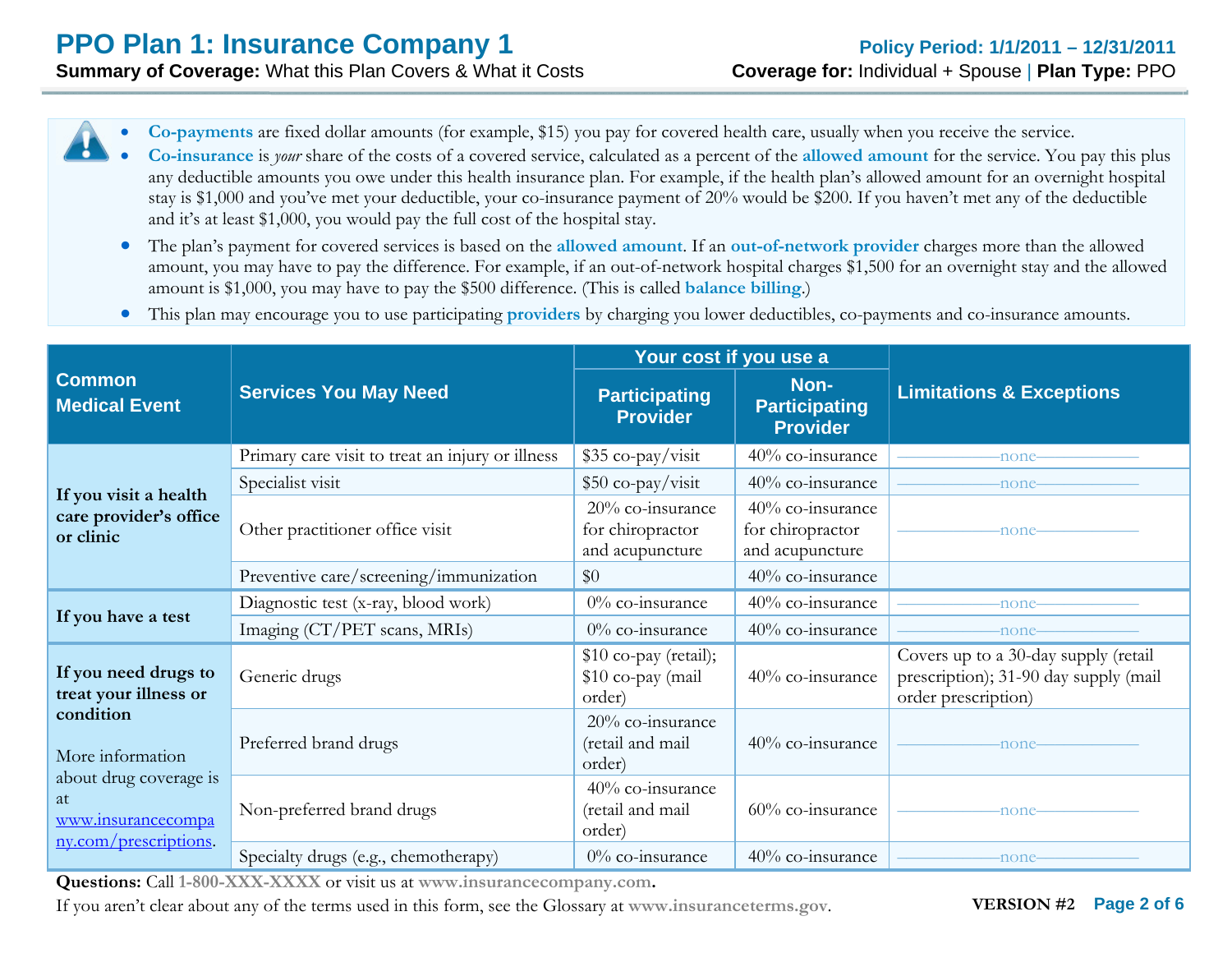# **PPO Plan 1: Insurance Company 1 PPO Plan 1: Insurance Company 1 Period: 1/1/2011 – 12/31/2011**<br> **Summary of Coverage:** What this Plan Covers & What it Costs **Coverage for:** Individual + Spouse | Plan Type: PPO

**Summary of Coverage: What this Plan Covers & What it Costs** 

|                                           |                                                | Your cost if you use a                  |                                                 |                                     |
|-------------------------------------------|------------------------------------------------|-----------------------------------------|-------------------------------------------------|-------------------------------------|
| <b>Common</b><br><b>Medical Event</b>     | <b>Services You May Need</b>                   | <b>Participating</b><br><b>Provider</b> | Non-<br><b>Participating</b><br><b>Provider</b> | <b>Limitations &amp; Exceptions</b> |
| If you have                               | Facility fee (e.g., ambulatory surgery center) | 0% co-insurance                         | 40% co-insurance                                | -none-                              |
| outpatient surgery                        | Physician/surgeon fees                         | 0% co-insurance                         | 40% co-insurance                                | -none-                              |
| If you need                               | Emergency room services                        | 0% co-insurance                         | 40% co-insurance                                | -none-                              |
| immediate medical                         | Emergency medical transportation               | 0% co-insurance                         | 40% co-insurance                                | -none-                              |
| attention                                 | Urgent care                                    | 0% co-insurance                         | 40% co-insurance                                | -none-                              |
| If you have a                             | Facility fee (e.g., hospital room)             | 0% co-insurance                         | 40% co-insurance                                | -none-                              |
| hospital stay                             | Physician/surgeon fee                          | $0\%$ co-insurance                      | 40% co-insurance                                | -none-                              |
| If you have mental                        | Mental/behavioral health outpatient services   | $0\%$ co-insurance                      | 40% co-insurance                                | After 8 visits, not covered.        |
| health, behavioral                        | Mental/behavioral health inpatient services    | $0\%$ co-insurance                      | 40% co-insurance                                | -none-                              |
| health, or substance                      | Substance abuse disorder outpatient services   | $0\%$ co-insurance                      | $40\%$ co-insurance                             | -none-                              |
| abuse needs                               | Substance abuse disorder inpatient services    | 0% co-insurance                         | 40% co-insurance                                | -none-                              |
|                                           | Home health care                               | $0\%$ co-insurance                      | 40% co-insurance                                | -none-                              |
|                                           | Rehabilitation services                        | $0\%$ co-insurance                      | 40% co-insurance                                | -none-                              |
| If you have a<br>recovery or other        | Habilitation services                          | $0\%$ co-insurance                      | 40% co-insurance                                | -none-                              |
| special health need                       | Skilled nursing care                           | $0\%$ co-insurance                      | $40\%$ co-insurance                             | -none-                              |
|                                           | Durable medical equipment                      | $0\%$ co-insurance                      | 40% co-insurance                                | -none-                              |
|                                           | Hospital service                               | $0\%$ co-insurance                      | 40% co-insurance                                | -none-                              |
|                                           | Eye exam                                       | Not covered                             | Not covered                                     | -none-                              |
| If your child needs<br>dental or eye care | Glasses                                        | Not covered                             | Not covered                                     | -none-                              |
|                                           | Dental check-up                                | Not covered                             | Not covered                                     | -none-                              |

**Questions:** Call **1-800-XXX-XXXX** or visit us at **www.insurancecompany.com.**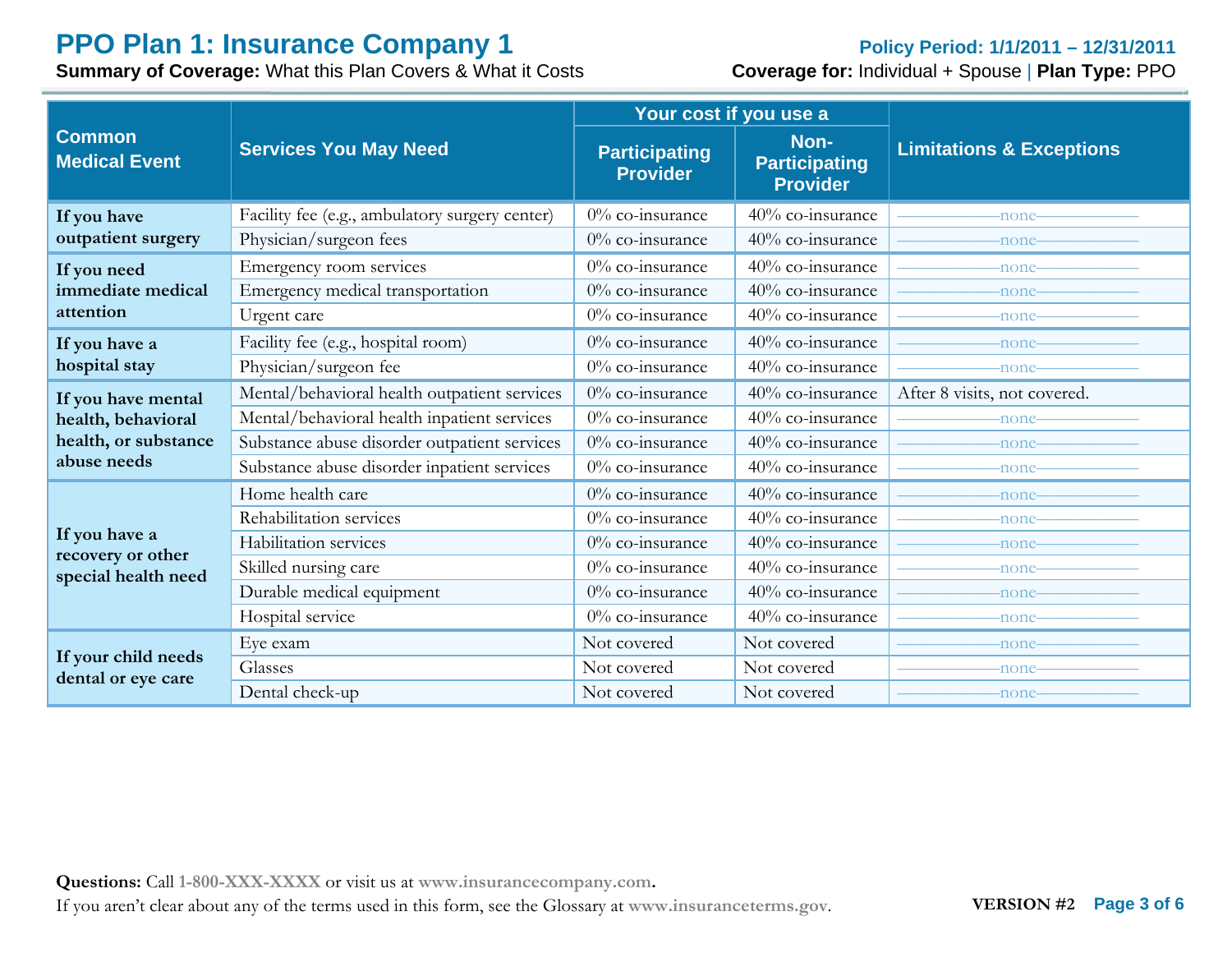### **Excluded Services & Other Covered Services:**

|                                                                                                                                      | <b>Services Your Plan Does NOT Cover</b> (This isn't a complete list. Check your policy for others.) |                        |                                                                      |           |                                                                              |  |
|--------------------------------------------------------------------------------------------------------------------------------------|------------------------------------------------------------------------------------------------------|------------------------|----------------------------------------------------------------------|-----------|------------------------------------------------------------------------------|--|
| $\bullet$                                                                                                                            | Bariatric surgery<br>Non-emergency care when traveling outside<br>of the U.S.                        | $\bullet$<br>$\bullet$ | Dental care (child/adult)<br>Infertility treatment<br>Long-term care | $\bullet$ | Routine eye care (child/adult)<br>Routine foot care<br>Routine hearing tests |  |
|                                                                                                                                      | Cosmetic surgery                                                                                     | $\bullet$              | Private-duty nursing                                                 |           | Weight loss programs                                                         |  |
| Other Covered Services (This isn't a complete list. Check your policy for other covered services and your costs for these services.) |                                                                                                      |                        |                                                                      |           |                                                                              |  |
|                                                                                                                                      | Acupuncture                                                                                          |                        | Chiropractic care                                                    |           | Hearing aids                                                                 |  |

### **Your Rights to Continue Coverage:**

You can keep this insurance as long as you pay your premium unless one or more of the following happens:

- $\bullet$ you commit fraud
- $\bullet$ the insurer stops offering services in the state
- you move outside the coverage area

### **Your Grievance and Appeals Rights:**

- A **grievance** is a complaint you have about your health insurer or plan. You have the right to file a written complaint to express your dissatisfaction or denial of coverage for claims under this health insurance. Call **1-800-XXX-XXXX** or visit **www. Xxxxxxxxxxxxxx.com**.
- $\bullet$ An **appeal** is a request for your health insurer or plan to review a decision or a grievance again. For more information on the appeals process, call your state office of health insurance customer assistance at: **1-800-XXX-XXXX** or visit **www. Xxxxxxxxxxxxxx.gov**.

––––––––––––––––––––––*To see examples of how this plan might cover costs for three sample medical situations, see the next page.–––––––––––*–––––––––––

**Questions:** Call **1-800-XXX-XXXX** or visit us at **www.insurancecompany.com.**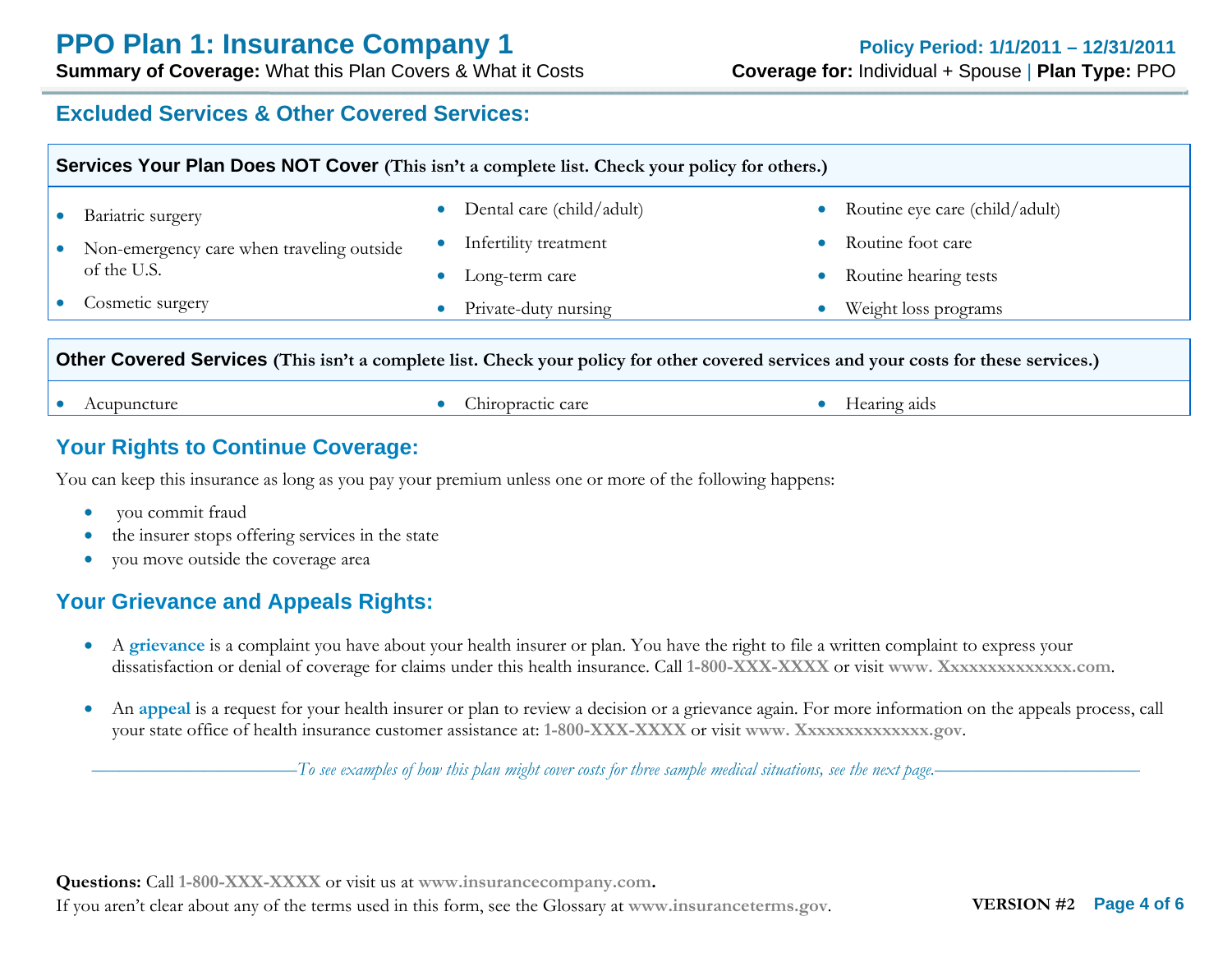

**This is not a cost estimator.** You cannot use these examples to estimate costs for an actual condition. See the next page for important information about these examples.

### **About these Examples of Plan Coverage:**

These examples show how this plan might cover medical care in three situations.

Use these examples to see, in general, how much insurance protection you might get from different plans.

### **? Questions**

Call **1-800-XXX-XXXX** or visit us at **www.insurancecompany.com.**

### **Maternity (normal delivery)**

|                                                                                                                                                                                                       | <b>Allowed Amount</b> | <b>Patient Might Pay</b> |
|-------------------------------------------------------------------------------------------------------------------------------------------------------------------------------------------------------|-----------------------|--------------------------|
| Diagnosis, pre-natal care (includes<br>office visits, ultrasounds, and<br>laboratory tests), prescription pre-<br>natal vitamins, normal delivery<br>(hospital stay for 2 days), post-<br>partum care | \$10,000              | \$1,000                  |

### **Breast Cancer (lumpectomy, chemotherapy, radiation)**

|                                                                                                                          | <b>Allowed Amount</b> | <b>Patient Might Pay</b> |
|--------------------------------------------------------------------------------------------------------------------------|-----------------------|--------------------------|
| Diagnosis, lumpectomy,<br>chemotherapy, radiation therapy,<br>mental health visits, prescription<br>drugs, office visits | \$98,000              | \$3,200                  |

### **Diabetes (routine maintenance of existing condition)**

|                                                                                                                                                            | <b>Allowed Amount</b> | <b>Patient Might Pay</b> |
|------------------------------------------------------------------------------------------------------------------------------------------------------------|-----------------------|--------------------------|
| Office visits, eye exam, laboratory<br>tests, insulin, prescription drugs,<br>medical equipment (including<br>syringes, alcohol swabs, and test<br>strips) | \$7,800               | \$1,000                  |

**Questions:** Call **1-800-XXX-XXXX** or visit us at **www.insurancecompany.com.**